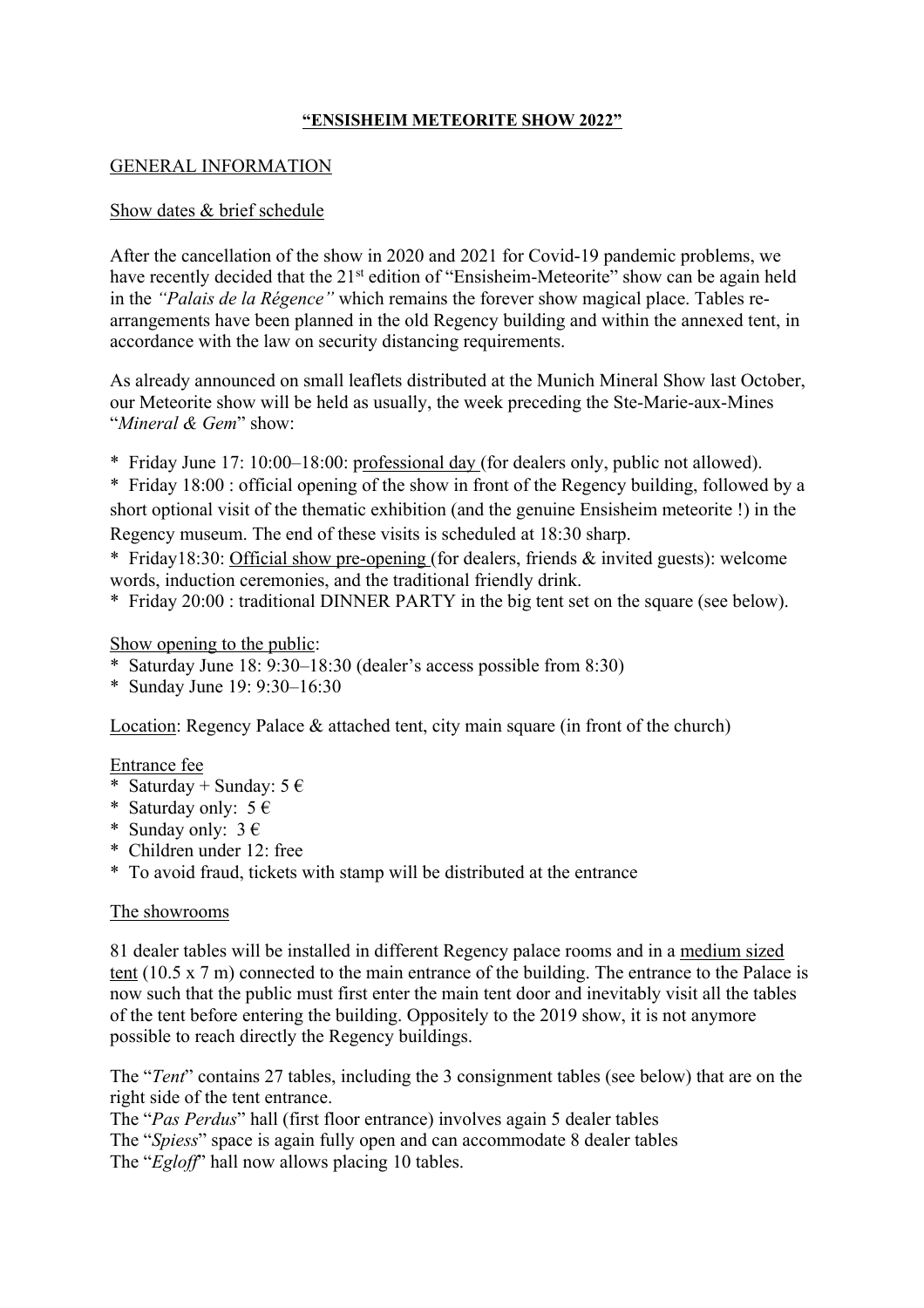The "*Regency Room*" was not affected by the recent works. It still contains the usual 35 tables.

# Travel tips

Maps and travel itineraries could be found soon on the website of the city of Ensisheim: www.ville-ensisheim.fr.

Nearby hotels are: "La Couronne" (reopened after a substantial restoration) "Domaine du Moulin", "Logis de l'Ecomusée", "Niemerich" and "Cheval Blanc" hotels. More information on their location and their characteristics (phone, fax, e-mail, websites) will be given on the official show flyer which will be finalized soon. You could also find it on the city's website or ask me to send it to you by e-mail.

IMPORTANT: everyone must organize his own accommodation! If you call, they all also speak English and German.

# SPECIFIC MESSSAGE FOR DEALERS

# Table attribution

The present configuration of the space currently available (buildings  $+$  tent) forces us again to assign the tables according to the seniority rule.

The "*old exhibitors*" (those who have reserved tables for a long time), will have the priority to have their usual tables in the Regency room (or elsewhere if preferred) so as in 2019. I will try to arrange their table(s) the best I can, respecting as much as possible the old layout and their wishes regarding the presence of their usual neighbors.

The "*new exhibitors*" (those who have rented tables recently and all the newcomers) will receive their tables in the adjacent tent, following the "first come, first served" rule.

Those of you who booked tables in 2019, please inform me quickly whether (or not) you wish to confirm your renting tables this year.

If yes, specify how many tables you want to rent.

I insist that if you cannot come this year, you notify me that you want to cancel. This is very important and absolutely necessary so that I can immediately assign tables to those who are on the waiting list.

#### Table specification:

All tables (in the building and in the tent) are considered almost equivalent in size (24 tables are 182 x 75 cm and 61 tables are 160 x 80 cm) and in price (single price of 200 euros per table - and not per meter), regardless of the number of tables rented, meaning that there is no more digressive price for those who rent more than one table.

The Palace and the tent rooms are well lit. It's up to you to decide if your tables need extra lighting. Please note that only LED bulbs are acceptable, with a maximum power of 100 watt per table. Other bulbs are now prohibited.

Tables must be paid preferably in cash (in euros), at the reception desk. French checks are tolerated but not credit cards !

When you pay, you will receive your personalized badges. You are allowed to enter only if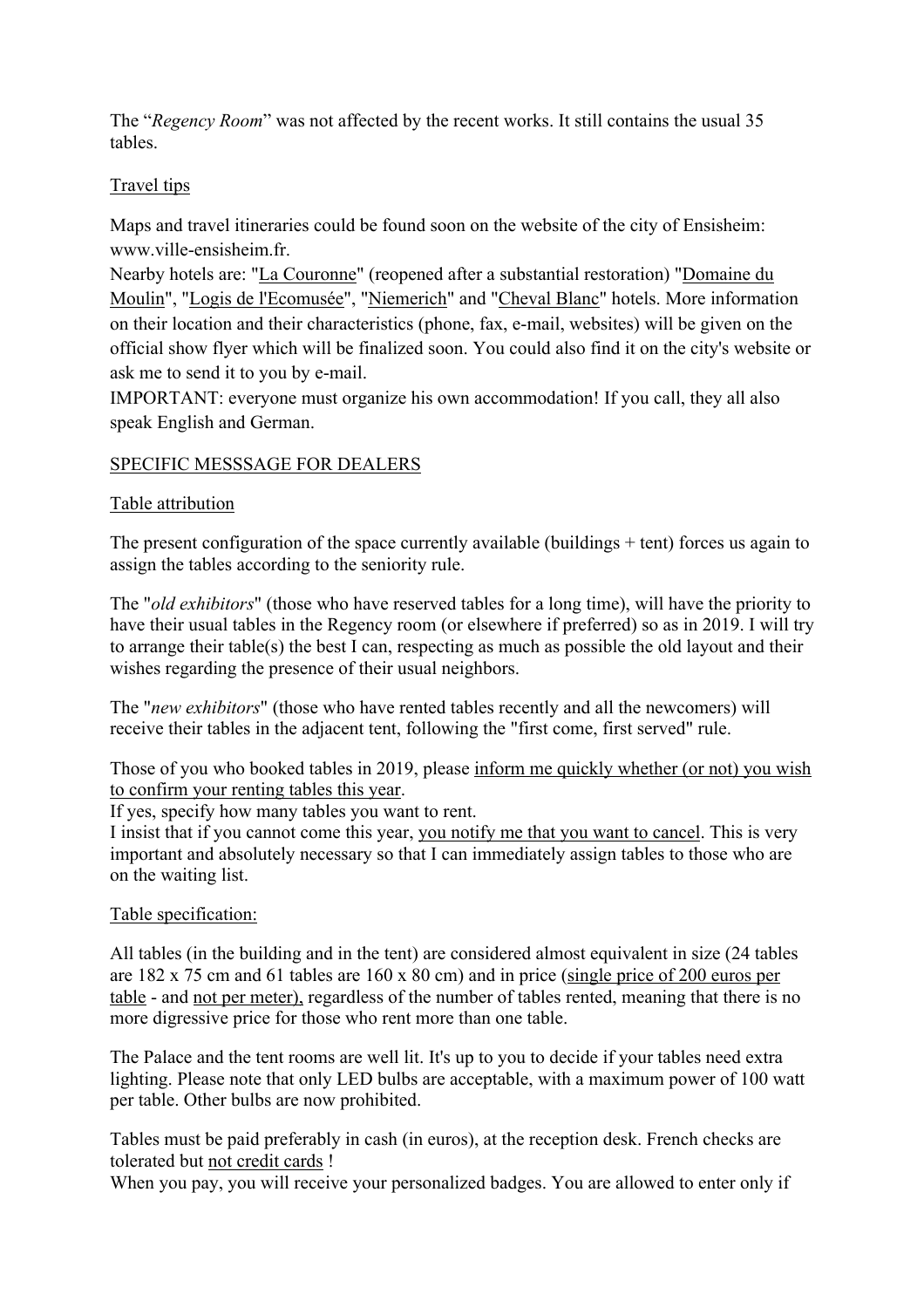you wear your badge.

The reservation of the tables can start from now (March 15). To register, send me an e-mail: **zelimir.gabelica@uha.fr**

If you have contacted me before March this year or by end of 2021, it is safer to apply again (just send me a short reminder). You can also reach me at my new E-mail address: **zelimir.gabelica@gmail.com**

Please specify the following data:

First name, last name and the country of origin of the main dealer (you) and the same for all your assistants. This is necessary so that we can prepare the corresponding badges. Nobody can enter showrooms without badges outside opening hours. All dealers and their assistants must wear permanently their personal badge during their stay in the showrooms.

The rules for assistants are the following:

1 reserved table = one dealer and max. 1 assistant, hence 1 or 2 badges awarded;

2 tables, also one dealer and max. 1 assistant, hence 1 or 2 badges awarded;

3 tables, one dealer and max. 2 assistants, so up to 3 badges awarded;

More than 3 tables, still up to 3 badges are awarded; no additional badge is awarded for more than 3 persons per stand composed of 4 tables or more. These people will be considered as the public and will have to pay the entrance accordingly.

Persons without badge are not considered resellers, cannot occupy tables and are not allowed to enter the showrooms on Friday (professional day) nor outside public opening hours on Friday & Sunday.

Selling meteorites elsewhere in buildings or outside (on the main square) is not allowed.

#### Material to offer for sale

Our show is exclusively dedicated to extraterrestrial material (meteorites, tektites, impactites and related literature). In other words, any other geological material of terrestrial origin, namely minerals, gems, fossils, pearls….is strongly prohibited to display or to offer for sale.

# "Consignment tables"

"*Consignment tables* ": = space where organizers and guests coming from "far away" can offer for sale their "extraterrestrials" at a friendly price.

These 3 additional tables are now located at the entrance of the *tent* room.

Those who are interested in reserving a small space on these consignment tables (this is free of charge), please contact me and, if possible, specify approximately the amount of space desired. Currently 10 to 20 samples (still flexible number) are allowed to offer for sale.

# OTHER INFORMATION

More information about the Friday show opening program, the Friday Dinner Party, catering possibilities on Saturday and Sunday, show theme (probably "*Meteorite hunting by drone*"), lectures, travelling tips…will be decided soon and specified on the show flyer available on the show web site or on social networks. You could also receive the flyer by e-mail.